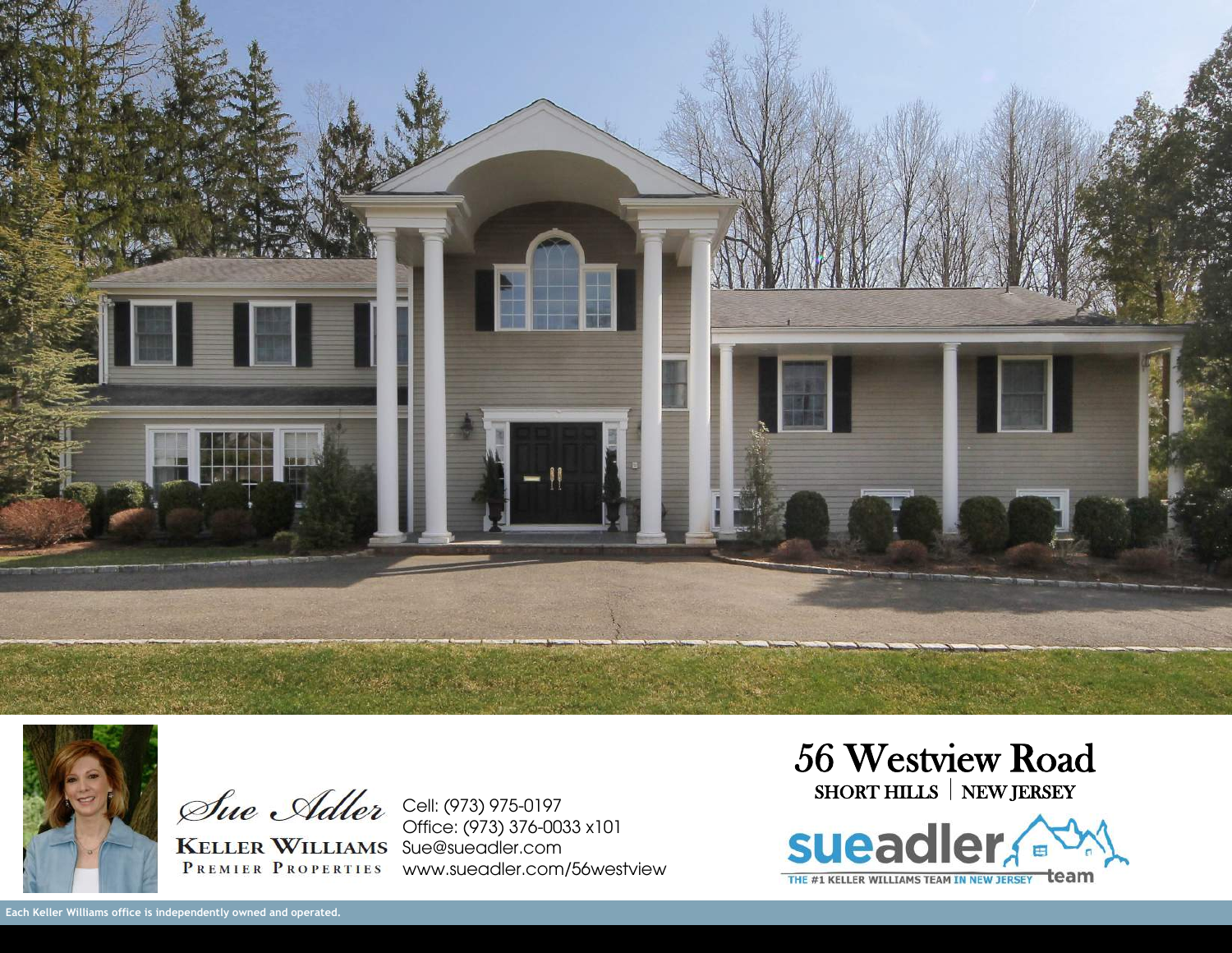

**Step into 56 Westview in Short Hills where style, elegance and comfort await you…**

Situated on a picturesque, tree-lined street in the Deerfield section of Short Hills this magnificent custom home has been renovated to perfection, both inside and out.



Sitting on a little less than three quarters of an acre of land with manicured trees and shrubs, the circular driveway guides you to the front door and into the entrance foyer leading to the open, airy floor plan of well planned living and entertaining spaces. The Living Room features large picture windows, accent lighting, and warm toned hardwood floors. The Dining Room open to the Living Room offer dinner guests a place to dine in style and the joining Kitchen and Family Room spaces make entertaining that much easier.

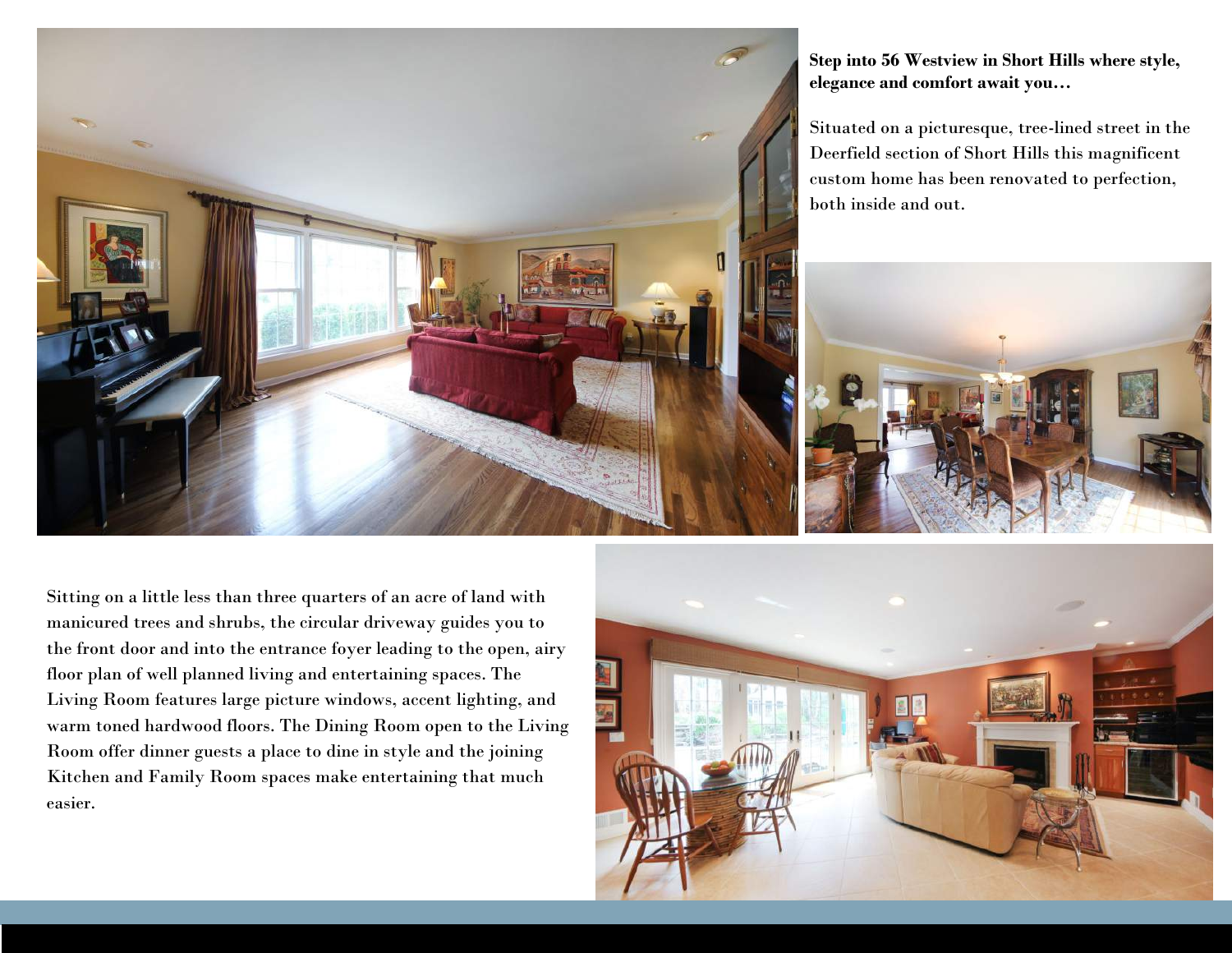

Central to the open ground level is the Kitchen inspired by any cook's dream. With top-of-the line appliances—refrigerator with separate freezer, double ovens and sinks, dishwasher—the abundant counter space and granite top center island and breakfast bar make cooking both gratifying and delightful. Enjoy dining informally in the adjacent breakfast area overlooking the rear patio and pool area.

Just a few steps up you will find the first set of sleeping quarters including 4 bedrooms with hardwood floors and ample closet space. The fourth bedroom is complete with en-suite full bathroom and just down the hall is an additional full bathroom servicing the other three bedrooms. On the second level the Master Suite awaits you with sitting area, large walk-in closets with dressing area. Relax away the cares of the day in the spa-like Master Bath complete with over-sized jetted tub, walk-in shower and double vanity. Completing this level is the 5th bedroom and fully equipped office with custom built-ins, extra storage and palladium window.

And there's more….the finished lower level includes media room, laundry area and access to two car garage and there is plenty of storage space off of the utility room. This house has so many options to grow with your changing family, coupled with its sought after location makes 56 Westview Road a perfect place to call home.